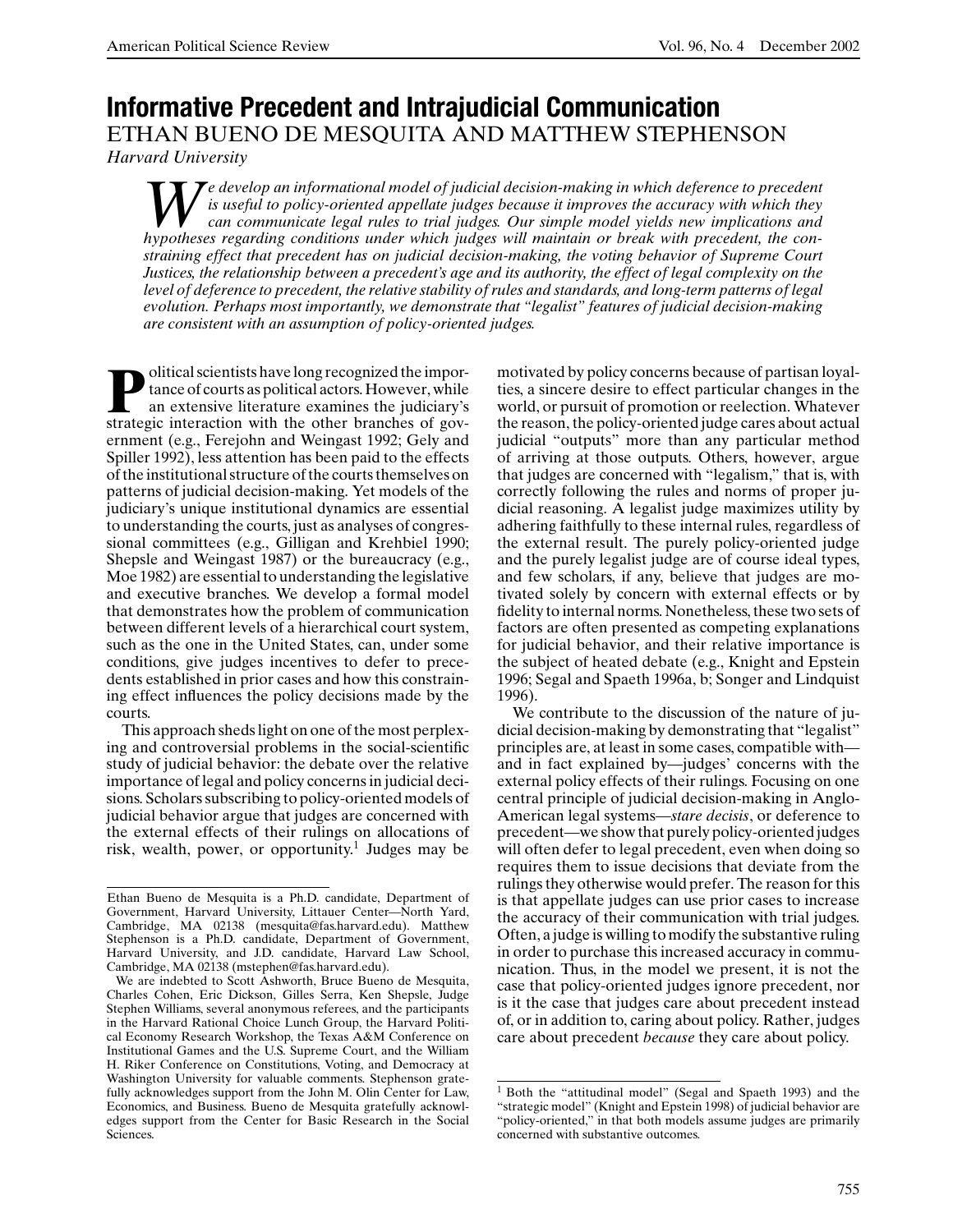In addition to demonstrating this basic idea, our model has the advantage of being able to account systematically for both adherence to and departure from precedent. Specifically, our comparative static analysis shows how variation in four parameters—the distance between the existing legal rule and the deciding judge's ideal, the age of the existing precedent, the difficulty of intelligibly integrating existing precedent with new rulings, and the precision or imprecision of communication between judges—affects the relative likelihoods that a judge will adhere to or break with existing legal precedent. Our model also has implications for how much judges are able to change the substantive law without ever openly breaking from established precedent. Further, our informational model of *stare decisis* sheds light on other important empirical puzzles in the study of judicial decision-making. We reconcile the seemingly contradictory observations that arguments from precedent play a major role in U.S. Supreme Court deliberation and adjudication, and yet justices consistently vote their preferences rather than following established precedents. Our approach also offers an explanation for why long lines of cases might evoke both deference and skepticism. Finally, our model yields several novel hypotheses, including predictions regarding the types of legal issues in which long lines of precedent will emerge, the relative stability of clear rules versus flexible standards, and patterns of longterm legal evolution.

#### **COMPETING THEORIES OF JUDICIAL DECISION-MAKING**

We focus on the principle of *stare decisis*, <sup>2</sup> which dictates that judges ought to apply rules and principles laid down in prior cases, because it is, or at least is claimed to be, one of the most important principles of judicial decision-making in the Anglo-American common law system (e.g., Schauer 1987). Judges are not, in ordinary circumstances, supposed to overturn "settled law" (Nelson 2001).<sup>3</sup> Our focus on *stare decisis* is also due to its salience for the more general question of the nature of judicial preferences. Judicial deference to established precedent is a focus of the debate between the policy-oriented and the legalist models of judicial decision-making because these models seem to offer such different predictions for how important precedent will be in practice. A legalist judge is expected to place great weight on the *stare decisis* principle and consequently is expected to defer to prior decisions even when that judge would have decided the precedentsetting case differently.<sup>4</sup>

In contrast, it is not clear why a policy-oriented judge would ever defer to constraints imposed by prior decisions. It may be that judges often agree with the principles laid down in old cases and follow them for that reason, but if this is the case, then *stare decisis* is merely a description of—rather than a reason for—patterns of judicial decision-making. To the extent that a legal precedent exerts a causal influence on at least some judicial decisions, it must be the case that in these decisions judges would prefer to issue a different ruling if the precedent did not exist. Thus, a policy-oriented judge would be expected to attach little importance to established precedent when making decisions.

Scholars have offered a number of reasons why even a policy-oriented judge might want to respect established legal precedent. One argument—the one most familiar to lawyers—is that stability in the law is in itself a valued policy goal, and judges would therefore be willing to defer to an established legal rule because the act of deference itself advances their policy preference for stability. But this explanation has a difficult time accounting for adherence to precedent in areas of law where stability and the need for long-term planning are less salient. Perhaps more importantly, stability in the law is a collective good; for a given judge to sacrifice other policy goals for the sake of stability, that judge must believe that other judges will also value stability sufficiently highly that they will not overturn precedent. But if a judge believes that other judges do place a high value on stability, that judge may be tempted to break with precedent and establish a new legal rule, since it will be respected by future courts with little overall loss in legal stability. Additionally, the value of legal stability to a judge is considerably reduced if the stable legal rule is objectionable (Kornhauser 1989). While the need for stability may be enough when the judge is indifferent between legal rules, it is a less plausible basis for deference to precedent when the judge has strong substantive preferences between rules.

Another suggestion as to why policy-oriented judges might respect the principle of*stare decisis*is that judges want their own precedents followed and, therefore, follow precedents set by others (Landes and Posner 1976; Rasmusen 1994). Because judges prefer a world in which all precedents, including their own, are respected to a world in which no precedents are respected, they will attempt to enforce universal respect for precedent by punishing judges who "defect."5 While there may be some of this tit-for-tat in the real world, this

<sup>2</sup> *Stare decisis et non quieta movere*—"Stand by the thing decided and do not disturb the calm."

<sup>&</sup>lt;sup>3</sup> One aspect of this principle is the idea that lower courts are supposed to follow the precedents set by higher courts (vertical *stare decisis*). This is not much different from the principle in many hierarchical organizations that subordinate units are supposed to follow the directions and guidelines laid down by their superiors. A more interesting aspect of the *stare decisis* principle—and one more unique to judicial decision-making—is the principle that courts are supposed to follow their own prior decisions (horizontal *stare decisis*).

<sup>&</sup>lt;sup>4</sup> This might not always be the case since there might be some other "legal" principle, e.g., the proper interpretation of a statute, that could trump the principle of deference to decided cases even for a legalist judge. Nonetheless, as a general rule it is safe to assume that legalist judges in a common law system would attach substantial weight to precedent.

 $5$  If there is not specific, targeted retaliation against particular judges for failing to follow precedent, the general judicial interest in precedent-following alone is insufficient because respect for precedents is a collective good and individual judges' dominant strategy would be to free-ride (Macey 1989).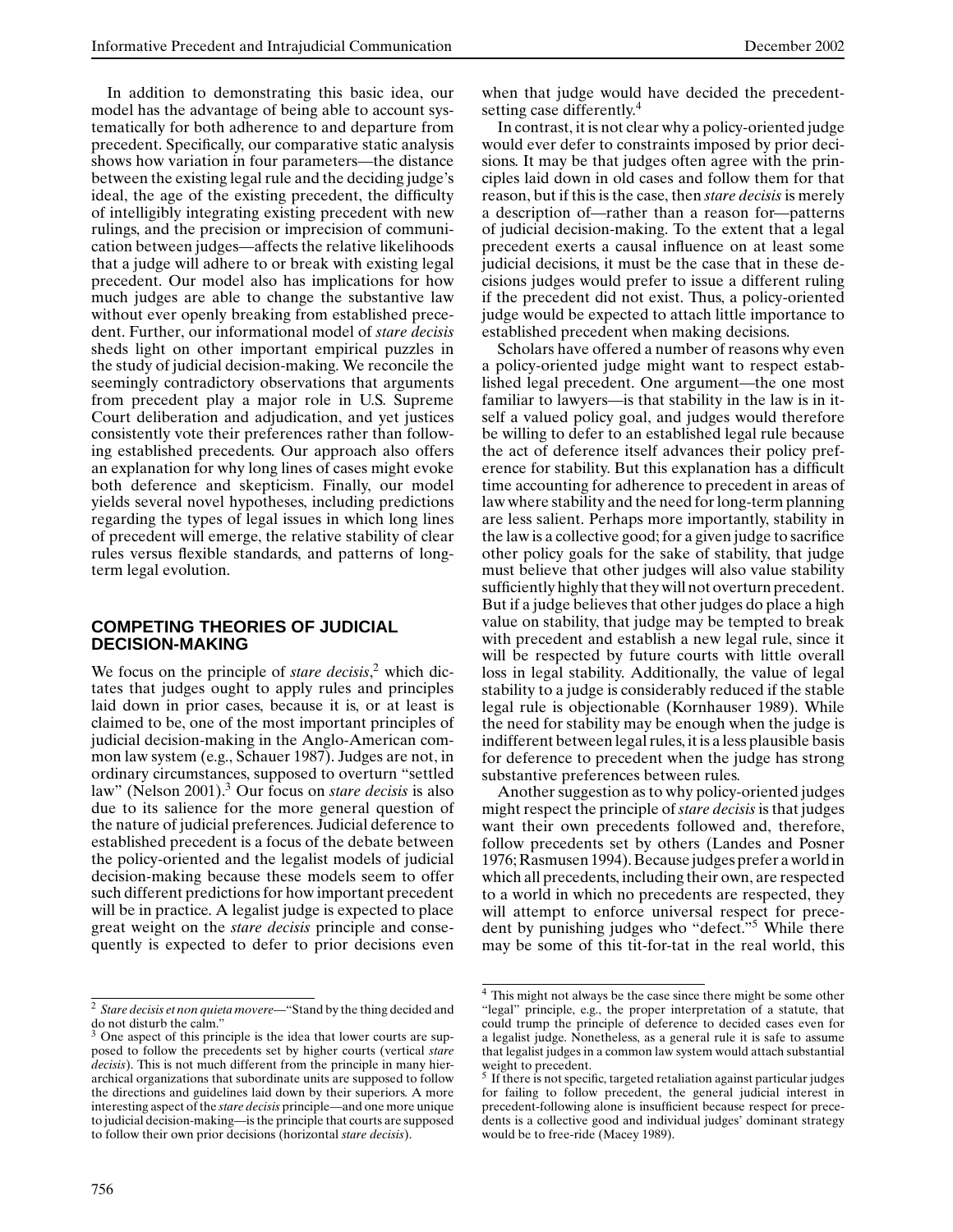explanation has several problems as a general account of the practice of *stare decisis*. First, it relies on the empirically dubious assumption that judges look to other judges' respect for legal precedent when determining whether to follow precedent set by those judges. Second, it has trouble accounting for why the precedents of retired judges are ever followed without reference to even more complicated, and empirically problematic, punishment mechanisms. Third, in the absence of such mechanisms, this explanation also does not explain well why some judges break with some precedents but follow others. In a simple model where judges expect general retaliation for any break with existing precedent, if they break once, they have no reason not to break always.

A third possibility is that policy-oriented judges do not care about precedent per se but recognize the need to preserve their institutional power and legitimacy. Because this legitimacy derives in part from a public belief that judges apply a specialized set of legal skills, including the ability to interpret and apply established legal precedents, as well as a belief that judges are politicallyneutral interpreters of law, policy-oriented judges will want to perpetuate the belief that they make decisions according to precedent (Cox 1976; Maltz 1980). This may in turn lead them to modify their decisions sometimes to show more respect for precedent in order to enhance their institutional power. However, the collective action objection applies to this explanation as well; the overall effect of any particular decision on institutional legitimacy is likely to be small, while the policy ramifications of the case itself often are large. Moreover, the effect of a decision on public perception of the court's legitimacy may have more to do with the content of the decision than whether it involved overturning a precedent (e.g., Hyde 1983; Nelson 2001).

Finally, several studies point out that deference to precedent may be valuable even to policy-oriented judges because of the informational function that judicial precedents serve (e.g., Rehnquist 1986; Shapiro 1972). The informational perspective comprises two types of explanations for deference to precedent. First, reasoning from precedents may improve communication between appeals courts, allowing for judicial specialization and error correction (e.g., Kornhauser 1989; Macey 1989). A more pessimistic version of the same basic argument is that the practice of *stare decisis* is essentially an "information cascade" in which rational agents ignore their own information and imitate the behavior of preceding decision-makers, often leading to uncorrected inefficient results (Talley 1999).

We suggest a second informational function that the doctrine of *stare decisis* might serve. This function involves communication between high courts and lower courts. The basic idea is that the development of lines of cases can communicate a legal principle better than any individual case could. An initial case may invoke a general phrase or principle, such as "due process," "reasonable," or "compelling interest"; future cases develop and give meaning to these inherently vague phrases. Hence, a lower court can learn more about the appellate court's view of the proper interpretation of, say, a due process balancing test by examining a line of 10 cases in which the same test was applied than by reading the first (or the last) ruling the appeals court issued. Similarly, an initial case might declare a bright-line rule that, though clear, is both over- and underinclusive.6 Further cases can carve out exceptions and make qualifications so that the line of cases applying the rule offers lower courts a much more nuanced test than that announced by the original decision.

Our model explores this second type of informational use of legal precedent, a use that we believe has been neglected in the scholarly discussion of judicial decision-making and that has not been formally developed or rigorously analyzed. In so doing, we provide an account of judicial decision-making that explains why policy-oriented judges are expected to be influenced by precedent, while also capturing cases where judges break from precedent.

# **THE MODEL**

Consider a simple judicial system consisting of an appellate judge and a trial judge. The appellate judge hears a limited number of cases, and, through the decisions in these cases, the appellate judge can announce how the law ought to be interpreted. The trial judge decides the vast majority of cases. We make the simplifying assumption that when making decisions the trial judge attempts to apply established law, without reference to the trial judge's own personal policy preferences. There are several possible substantive defenses of this assumption that could ultimately be modeled explicitly. These include considerations such as promotion being dependent on strict adherence to the law established by appellate decisions, a desire not to be overturned on appeal, and other factors. For the purposes of this model, it suffices to assume that some mechanism exists that leads the trial judge to behave as a faithful agent of the appellate judge. While we assume a nonstrategic trial judge, we do address the conditions under which a strategic trial judge might behave in this way later in the paper.

The trial judge's understanding of appellate rulings is imperfect, and the trial judge often does not decide cases exactly as the appellate judge would have. The appellate judge cannot correct all these "mistakes" by altering or reversing the trial court's decision on appeal. This may be because the appellate court's jurisdiction is discretionary and many appeals are not heard (e.g., U.S. Supreme Court review of circuit court decisions) or because many cases are not appealed despite the existence of an automatic right to an appeal (e.g., federal circuit court review of district court decisions). Thus, the appellate court judge, to influence the application of the law to the majority of cases successfully, needs to communicate a preferred interpretation of the law to the trial court as accurately as possible, subject to time and resource constraints.

<sup>6</sup> A bright line rule is a rule that minimizes ambiguity by setting welldefined and simple categories of prohibited and permissible behavior.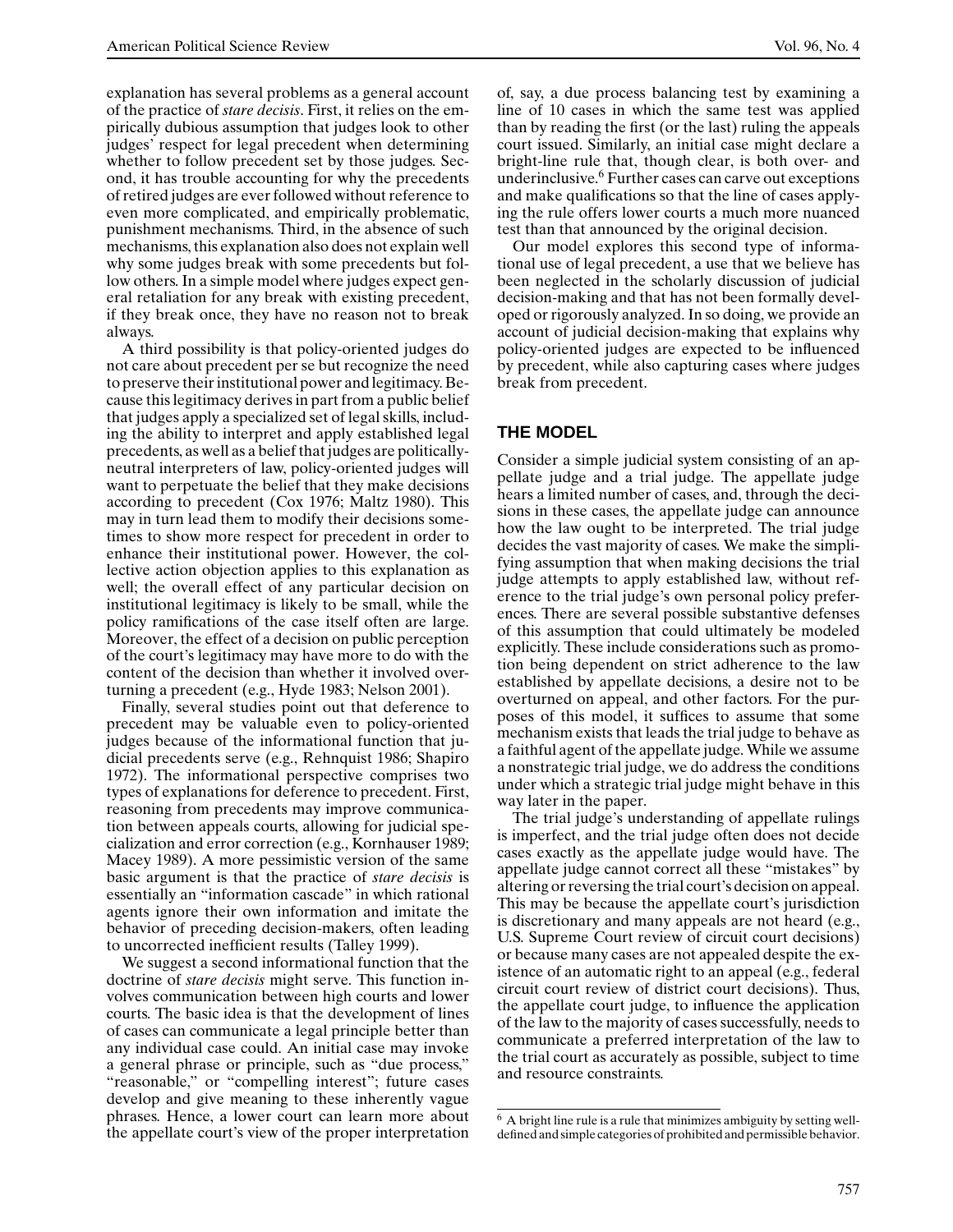The appellate judge has preferences over the legal rule defined on a unidimensional continuum.<sup>7</sup> Denote the appellate judge's ideal point  $j \in \mathbb{R}$ . The policy continuum might represent, for example, the level of care exercised by a defendant in a civil action, with *j* representing the minimum amount of care the appellate judge believes a defendant must exercise to avoid liability. That is, the appellate judge in this example believes that all defendants who exercise a level of care less than *j* ought to be liable, and all defendants who exercise a level of care above *j* ought to escape liability. As such, *j* is the appellate judge's ideal legal rule. The trial judge has no preference over the policy dimension per se; rather, the trial judge tries to implement whatever the appellate judge has declared to be the proper legal rule.

When deciding a case, the appellate judge issues a ruling with two components. First, the appellate judge announces a substantive holding on the proper application of the legal rule to the case at hand. This substantive holding corresponds to a point in the policy space, denoted  $r \in \mathbb{R}$ . Second, the appellate judge declares whether this substantive holding is consistent with existing precedent or whether the appellate judge is breaking with precedent. "Precedent" here means the line of appellate cases on the relevant legal issue that have been decided prior to the present case and that have never been overruled by a subsequent appellate case. Prior decisions are not assumed all to have been made by the current appellate judge. Rather, one can think of the game beginning with an existing line of precedent that may have been established before the current appellate judge took office. If the appellate judge issues a holding and declares that it is consistent with precedent, then the case is added to the relevant line of cases, and the trial judge will interpret the appellate judge's substantive holding in the context of the other substantive holdings in the line to ascertain the legal rule the appellate judge wishes to enact. If, however, the appellate judge declares a break with precedent, then a new line of cases is established, and the trial judge will treat the most recent appellate decision as the exclusive statement of the legal rule.<sup>8</sup> The number of cases in the line of precedent, including the decision being made in the current round, is denoted *t*. Thus a line of precedent is a series of substantive rulings  $(r_1, r_2)$  $r_2, \ldots, r_{t-1}$ ), where  $r_{t-1}$  is the most recent ruling and the current appellate judge issues ruling  $r_t$ .

The declaration that the appellate judge is maintaining or breaking from precedent is communicated perfectly to the trial judge. However, the communication of the substantive holding of each ruling is inherently noisy. Thus the trial judge, when attempting to understand an appellate ruling, observes *t* signals, each drawn from a normal distribution with variance  $\sigma^2$ . The means of these distributions are the *r*s associated with the substantive holdings of the different cases in the line of precedent. The trial court judge averages these signals to estimate the legal rule.<sup>9</sup> Thus, the trial judge's estimate of the legal rule is a sum of a series of normally distributed random variables. Such a sum is itself a normally distributed random variable.<sup>10</sup> Consequently, the trial court's estimate can be treated *as if* it were a single signal, denoted *x*, drawn from a normal distribution with mean  $\mu_t = (\sum_{i=1}^t r_t)/t$  and variance  $\sigma^2/t$ (DeGroot 1970).

It is important to stress that the trial judge does not actually believe that all of the observed signals are drawn from a single distribution. If the trial judge did believe this, signals far from the estimated mean would make the trial judge less confident in this estimate. However, the trial judge recognizes that the various observed signals are drawn from different distributions with different means, reflecting earlier decisions, potentially made by different appellate judges. Given that the trial judge aggregates these signals, each additional signal, no matter how far it is from the mean, decreases the variance of the trial judge's estimate of the legal rule to be implemented. This variance is the variance of the trial judge's estimate, not the trial judge's estimate of the variance of a single underlying distribution.

If the appellate judge breaks with precedent, there is only one decision in the line of cases, so  $t = 1$  and the trial judge receives a signal drawn from a normal distribution with mean  $r_{t=1}$ , the most recent appellate holding, and variance  $\sigma^2$ . The mean of the distribution

<sup>7</sup> We refer to the judge's preferences over this continuum as policy preferences; however, we use policy broadly, to reflect public-policy preferences, normative judgments regarding fairness or justice, or a weighted combination of various factors.

<sup>8</sup> The discrete binary choice between maintaining and breaking with precedent is a simplifying assumption. Clearly, in the real world, multiple lines of precedent may be in play in any given decision and the judge may decide to maintain parts of existing precedent. Framing the issue in the manner that we do captures in starkest form the same essential decision problem that would arise in more complex adjudicative choices.

<sup>&</sup>lt;sup>9</sup> The trial judge could, in theory, aggregate these signals in some other way (for example, by taking a weighted average), and this would in turn change the optimal decision of the appellate judge. We focus attention on a simple average for the following reasons. First, including the possibility of a weighted average would not alter the appellate judge's basic decision problem—the trade-off between greater precision (if the appellate judge's holding is aggregated with those of other judges) and the opportunity to announce the judge's most preferred legal rule (if the trial judge looks only at the appellate judge's ruling). The unweighted average is thus the simplest among a class of similar aggregation rules, any of which might be reasonable depending on other background institutional assumptions. Second, calculating the optimal weighted average is itself a complex problem that depends on the appellate judge's deriving the optimal weights as a function of the appellate judge's preferences and existing precedent. Third, not only is this calculation complex for the appellate judge, but the proper weights, once calculated, would have to be communicated to the trial judge. This communication, like the communication of the substantive holding, would be inherently noisy. Thus, the calculation and transmission of appropriate weights—essentially, a more refined and sophisticated principle of*stare decisis*—introduces another level of complexity that, though interesting, is beyond the scope of this paper and is therefore left to future research.

<sup>&</sup>lt;sup>10</sup> In particular, if  $X_1, \ldots, X_n$  are independent random variables and  $X_i \sim N(\mu_i, \sigma_i^2)$ ,  $i = 1, \ldots, n$  and  $a_1, \ldots, a_n$  are constants such that  $a_i \neq 0$  for at least one *i*, then the random variable  $a_1 X_1 + \cdots + a_n X_n$ is normally distributed with mean  $a_1\mu_1 + \cdots + a_n\mu_n$  and variance  $a_1^2 \sigma_1^2 + \cdots + a_n^2 \sigma_n^2$ . (DeGroot 1970, 38). In our case, the trial judge is taking an average,  $a_i = (1/t)$ ,  $\mu_i = r_i$ , and  $\sigma_i^2 = \sigma^2$  for  $i = 1, ..., t$ . Consequently the average of the signals is itself a random variable with mean  $\mu_t = (\sum_{i=1}^t r_t)/t$  and variance  $\sigma^2/t$ .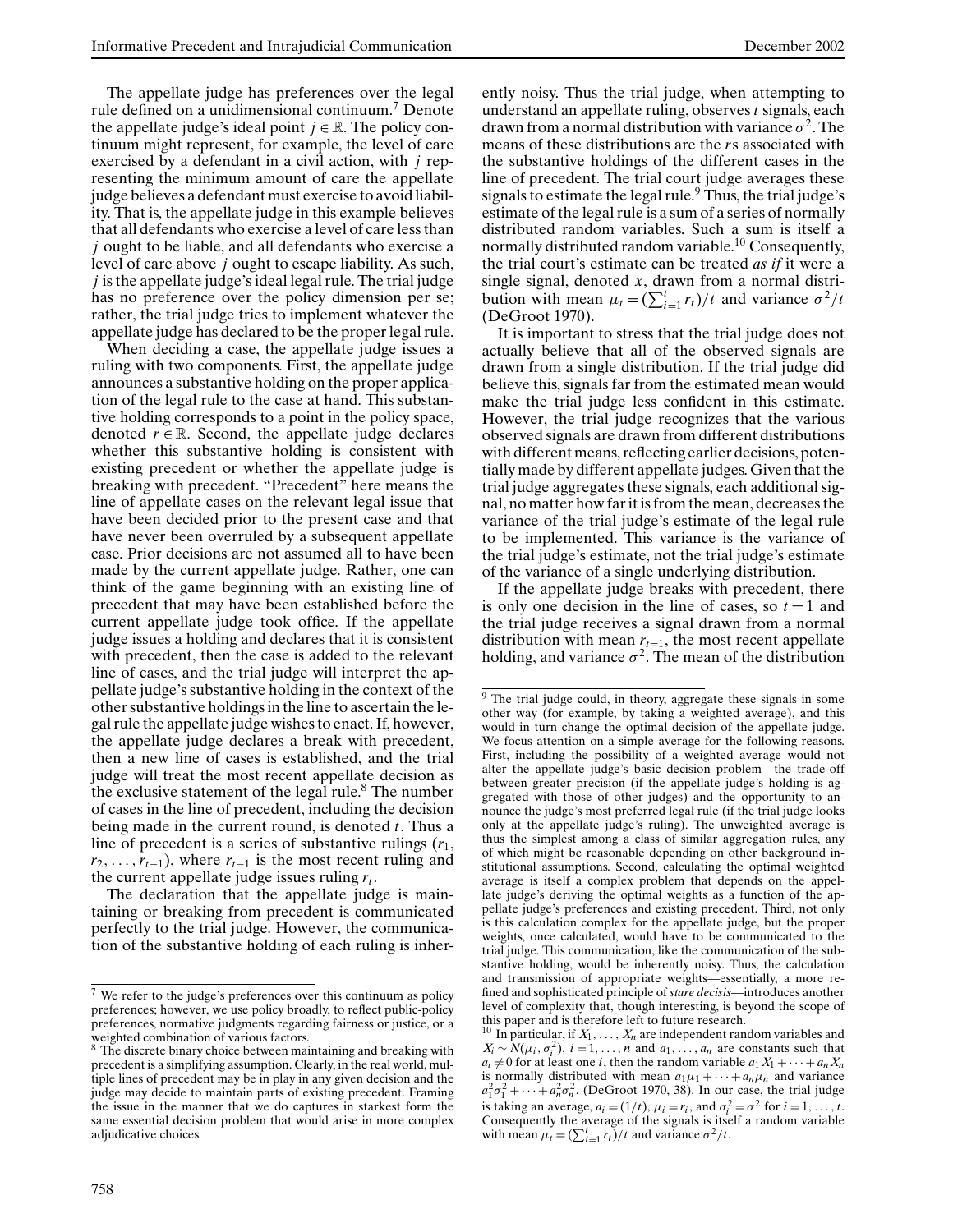of the signal in the period prior to the current appellate judge's decision is denoted µ*t*<sup>−</sup>1, and we refer to this value as "existing precedent." Because *x* (the value of the draw from the distribution of the trial court's estimate) is the only information that the trial judge has, it is the trial judge's best guess as to what the appellate judge wants. Consequently the trial judge will treat *x* as the controlling legal rule when deciding cases.

The appellate judge's utility has two components. First, the appellate judge would like the decisions of the trial court judges to be as close as possible to the appellate judge's own ideal point. That is, the appellate judge wishes to minimize  $|x - j|$ . The reason for this is that any cases that fall in this interval are cases that the trial judge will get "wrong" from the appellate judge's point of view. Again, consider a case in which the policy dimension represents the level of care taken by a tort defendant. If the defendant exercised a level of care less than the minimum of *x* and *j*, the trial court will correctly find the defendant liable. Similarly, if the defendant exercised a level of care above the maximum of *x* and *j*, the trial court will correctly find the defendant not liable. However, when the defendant exercised a level of care in the interval between *x* and *j*, the trial court will rule incorrectly. In this event, if  $x > j$ , the trial court will mistakenly find liability, while if  $x < j$ , the trial court will mistakenly find no liability. The larger the size of the interval  $|x - j|$ , the larger the number of cases that will be decided incorrectly. We assume that the appellate judge's utility function is quadratic—that is, the appellate judge wants to minimize the expected value of the square of the distance between *x* and *j*, which is equal to  $((\mu_t - j)^2 + (\sigma^2/t)).$ 

Second, if the appellate judge does not announce a break with precedent, it is costly to offer a ruling,  $r_t$ , that is substantively different from the existing precedent,  $\mu_{t-1}$ . We are agnostic as to the relative importance of these two factors in the appellate judge's utility calculation; we weight the importance of the latter by the parameter  $\alpha \geq 0$  on which we perform comparative static analysis.<sup>11</sup> Thus, the utility cost associated with changing the law while claiming to adhere to precedent is  $\alpha(\mu_{t-1} - r_t)^2$ . If the appellate judge breaks with precedent, this cost does not apply.

This cost arises because writing an opinion that intelligibly integrates existing precedent with a change in the substance of the legal rule becomes increasingly difficult as the distance between precedent and the substantive holding grows. Thus, there are real costs in intellectual effort and research associated with such a decision. If these costs are not invested, that is, if the appellate judge were to declare that a decision was consistent with precedent without explaining how the substance of the ruling and prior rulings could be intelligibly integrated, then the trial judge would be unable to make decisions with reference to the full line of cases. This aspect of the model captures the intuition that trial judges would have difficulty simply averaging signals that are quite distant from one another. Trial judges are able to aggregate such signals only if the appellate judge has invested substantially in explaining how to do so. This effort is costly to the appellate judge and becomes more costly the greater the distance between the appellate holding and existing precedent, reflecting the increasing difficulty of the trial judge's task. In our model the intuition that it would be difficult for the trial judge to aggregate a sharply divergent holding into existing precedent is captured by the costliness to the appellate judge of making such a holding.

One might object to the assumption that judges bear a cost when maintaining precedent but do not bear a cost when breaking with precedent. However, the assumption is benign with respect to the conclusions of our model. Our analytic results are unchanged by the addition of a fixed cost for breaking with precedent. Such a cost would change the actual point at which appellate judges break but would not affect the comparative statics. There is a second, more conceptual justification for making this assumption. Any cost from breaking with precedent, beyond the loss of information already modeled, would arise from legalist values. We omit legalist values from the judicial utility function to see whether the norm of *stare decisis* is consistent even with purely policy-oriented judges and, indeed, whether what appear to be legalist values may emerge as a result of policy motivations.

The expected utility to the appellate judge is therefore

$$
EU = -\left((\mu_t - j)^2 + \frac{\sigma^2}{t}\right) - \tilde{\alpha}(\mu_{t-1} - r_t)^2,
$$

where  $\tilde{\alpha} = \alpha$  if the appellate judge maintains precedent and  $\tilde{\alpha} = 0$  if the appellate judge departs from precedent.

#### **ANALYSIS**

#### **The Appellate Judge's Decision**

The appellate judge has two choices to make. The appellate judge must select a substantive holding (*rt*) and must also decide whether to declare a break with precedent. These two decisions are interrelated. To determine whether or not to break with precedent, the appellate judge must first know the expected outcomes, which are a function of the different substantive rulings that the appellate judge would issue depending on whether or not precedent is maintained. Thus, we work backward, first determining the appellate judge's optimal substantive holding contingent on whether the judge has broken with or maintained precedent.

If the appellate judge breaks with precedent, the second term in the judge's expected utility function is zero, because  $\tilde{\alpha} = 0$ . Further, because the appellate judge has broken with existing precedent, *t* reverts to 1. Therefore, the line of cases considered by the trial judge

<sup>&</sup>lt;sup>11</sup> If  $\alpha$  > 1, this implies that the cost of writing the decision is weighted more heavily than how close the trial court's decision is to the appellate court's ideal point. If  $0 \le \alpha < 1$ , the closeness of the trial court decision to the appellate judge's ideal point is weighted more heavily. If  $\alpha = 0$ , adherence to precedent is costless no matter how much the legal rule is changed substantively; in this special case, the appellate judge would always claim to adhere to precedent, because doing so imposes no constraints whatsoever on the distance the appellate judge can move the legal rule.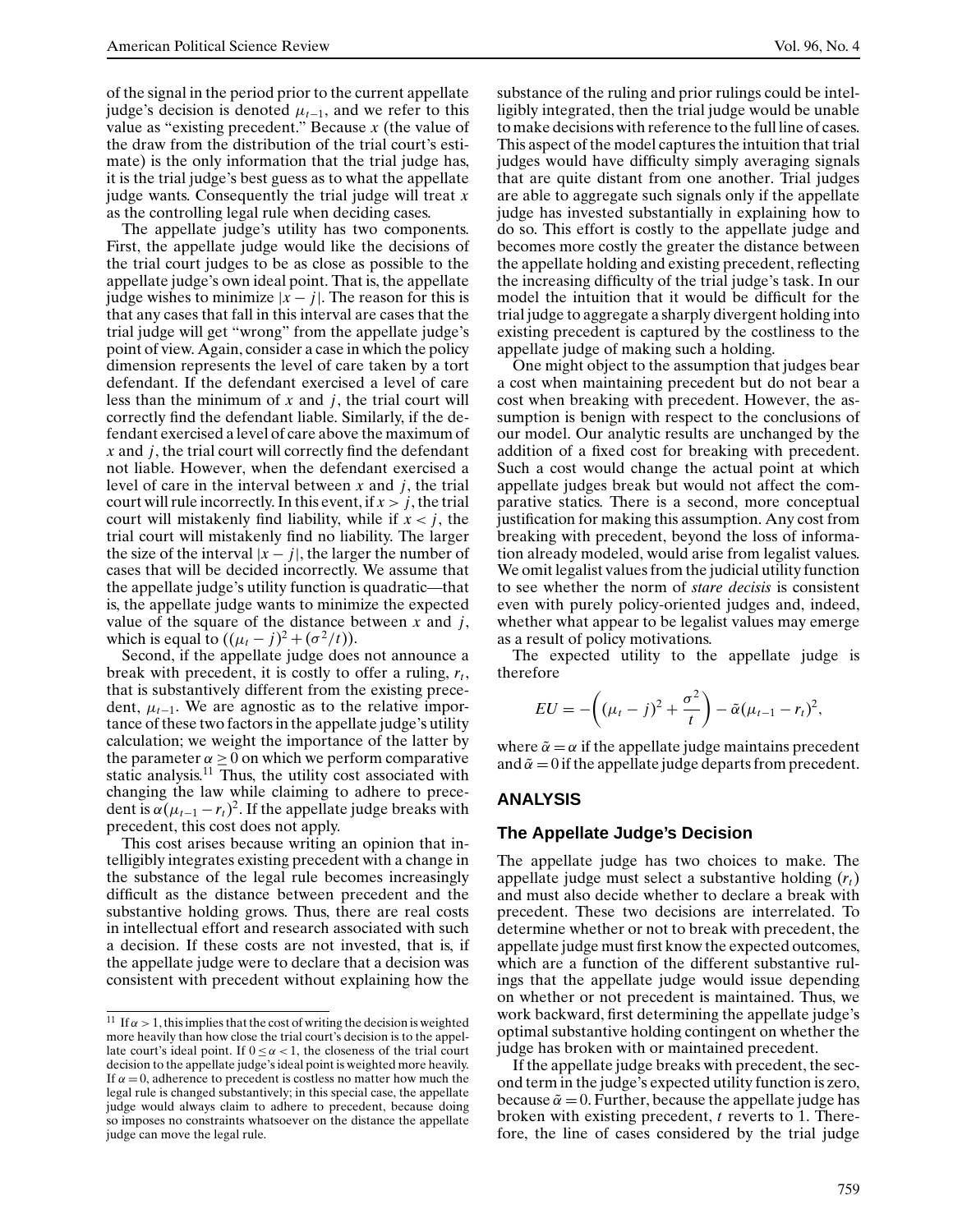contains only the appellate judge's most recent decision, that is,  $\mu_{t=1} = r_{t=1}$ . It is obvious that the appellate judge's expected utility in this case is maximized when  $r_t = \mu_t = j$ . Thus, if an appellate judge breaks with precedent, the substantive holding will be the judge's ideal legal rule, and the judge's expected utility in this case,  $EU$ (break), is  $-\sigma^2$ .

If the appellate judge does not break with precedent, the decision is more complicated. The appellate judge would like to issue a ruling that moves precedent toward the judge's own ideal point but is constrained by the cost of deviating too much from the line of precedent of which this decision becomes a part. The appellate judge thus chooses  $r_t$  by solving the following maximization problem:

$$
\max_{r_t} \left\{ - \left[ (\mu_t - j)^2 + \frac{\sigma^2}{t} \right] - \alpha (\mu_{t-1} - r_t)^2 \right\}.
$$
 (1)

Note that  $\mu_t$ , the mean of the distribution of the trial judge's estimate of the legal rule, is a function of *r<sub>t</sub>*. In particular,  $\mu_t = \frac{(t-1)\mu_{t-1} + r_t}{t}$ . Thus, we can rewrite the maximization problem

$$
\max_{r_t} \left\{ -\left[ \left( \frac{(t-1)\mu_{t-1} + r_t}{t} - j \right)^2 + \frac{\sigma^2}{t} \right] - \alpha(\mu_{t-1} - r_t)^2 \right\}.
$$
\n(2)

Solving for the first-order condition yields

$$
r_t^* = \mu_{t-1} + \frac{t(j - \mu_{t-1})}{1 + \alpha t^2}.
$$

Knowing the optimal substantive holding,  $r_t^*$ , allows us to calculate the mean of the new distribution from which the trial court judge will draw an estimate of the proper legal rule. This new mean,  $\mu_t^*$ , is given by

$$
\mu_t^* = \frac{(t-1)\mu_{t-1} + r_t}{t} = \frac{j + \alpha t^2 \mu_{t-1}}{1 + \alpha t^2}.
$$
 (3)

Now, to find the appellate judge's expected utility from issuing a decision consistent with precedent, *EU*(maintain), we substitute  $r_t^*$  and  $\mu_t^*$  into the expected utility function. This yields

$$
EU(\text{maintain}) = -\left[ \left( \frac{j + \alpha t^2 \mu_{t-1}}{1 + \alpha t^2} - j \right)^2 + \frac{\sigma^2}{t} \right] - \alpha \left[ \mu_{t-1} - \left( \mu_{t-1} + \frac{t(j - \mu_{t-1})}{1 + \alpha t^2} \right) \right]^2,
$$

which simplifies to

$$
EU(\text{maintain}) = -\frac{\alpha t^2}{1 + \alpha t^2} (j - \mu_{t-1})^2 - \frac{\sigma^2}{t}.
$$
 (4)

In our model the central benefit to appellate judges of maintaining precedent is informational. The more cases the trial judges have to refer to, the more accurately they will understand the legal rule for which that line of cases stands. Thus, the appellate judge wishes to maintain precedent because it makes communication with trial courts less noisy. However, the use of precedent comes at a price. In particular, appellate judges bear a cost for deviating substantively too far from the line of precedent that they claim to uphold. This constrains

judges who are maintaining precedent from implementing a legal rule that matches their personal ideal, as can be seen in the model. When precedent is maintained,  $\mu_t^* = (j + \alpha t^2 \mu_{t-1})/(1 + \alpha t^2) \neq j$  (unless  $\alpha = 0$ or  $\mu_{t-1} = j$ ). The rule applied by the trial court when precedent is maintained is biased away from the current appellate judge's ideal point (*j*) in the direction of the old precedent  $(\mu_{t-1})$ . Further, it is interesting to note that the appellate judge, when maintaining precedent, chooses the holding  $r_t^* = \mu_{t-1} + [t(j - \mu_{t-1})/(1 + \alpha t^2)],$ which is not equal to existing precedent  $(\mu_{t-1})$  or the appellate judge's ideal point (*j*) unless, by chance,  $j = \mu_{t-1}$  or  $t = 1 + \alpha t^2$ . This ruling is always in the direction of the appellate judge's ideal point, but may be more or less extreme, relative to existing precedent. If  $t > 1 + \alpha t^2$ , the appellate judge will issue a ruling farther from existing precedent than the appellate judge's ideal point. Otherwise, the appellate judge will issue a ruling between the ideal point and existing precedent.

While the appellate judge can make sure, by announcing a break with precedent, that the mean of the trial court's signal is equal to the appellate judge's ideal point, the variance of this signal (that is, the noisiness of communication) will be higher. Again, this can be seen clearly in the model, since  $\sigma^2 > \sigma^2/t$  as long as  $t > 1$ . The appellate judge thus faces a trade-off between the accuracy with which the legal rule is communicated to the trial courts and the proximity of that rule to the appellate judge's ideal. The appellate judge determines whether or not to break with precedent by comparing the expected utilities associated with each choice, breaking with precedent if and only if

$$
EU(\text{break}) - EU(\text{maintain})
$$
  
=  $\sigma^2 \frac{1-t}{t} + \frac{\alpha t^2}{1 + \alpha t^2} (j - \mu_{t-1})^2 > 0$  (5)  
 $\Leftrightarrow \frac{\alpha t^3}{(t-1)(1 + \alpha t^2)} (j - \mu_{t-1})^2 - \sigma^2 > 0.$ 

#### **The Trial Judge's Decision**

The trial judge in this model is not a strategic actor. Rather, the trial judge simply follows the instructions of the appellate judge, aggregating all existing holdings in the line if precedent has been maintained but considering only the appellate judge's most recent ruling if precedent has been broken. Because the focus of our model is the appellate judge's decision, taking the trial judge's aggregation rule as given, we do not formally analyze the ramifications of strategic behavior by the trial judge. Nonetheless, because we justified this simplifying assumption in part by claiming that trial judges want to please their superiors on the appellate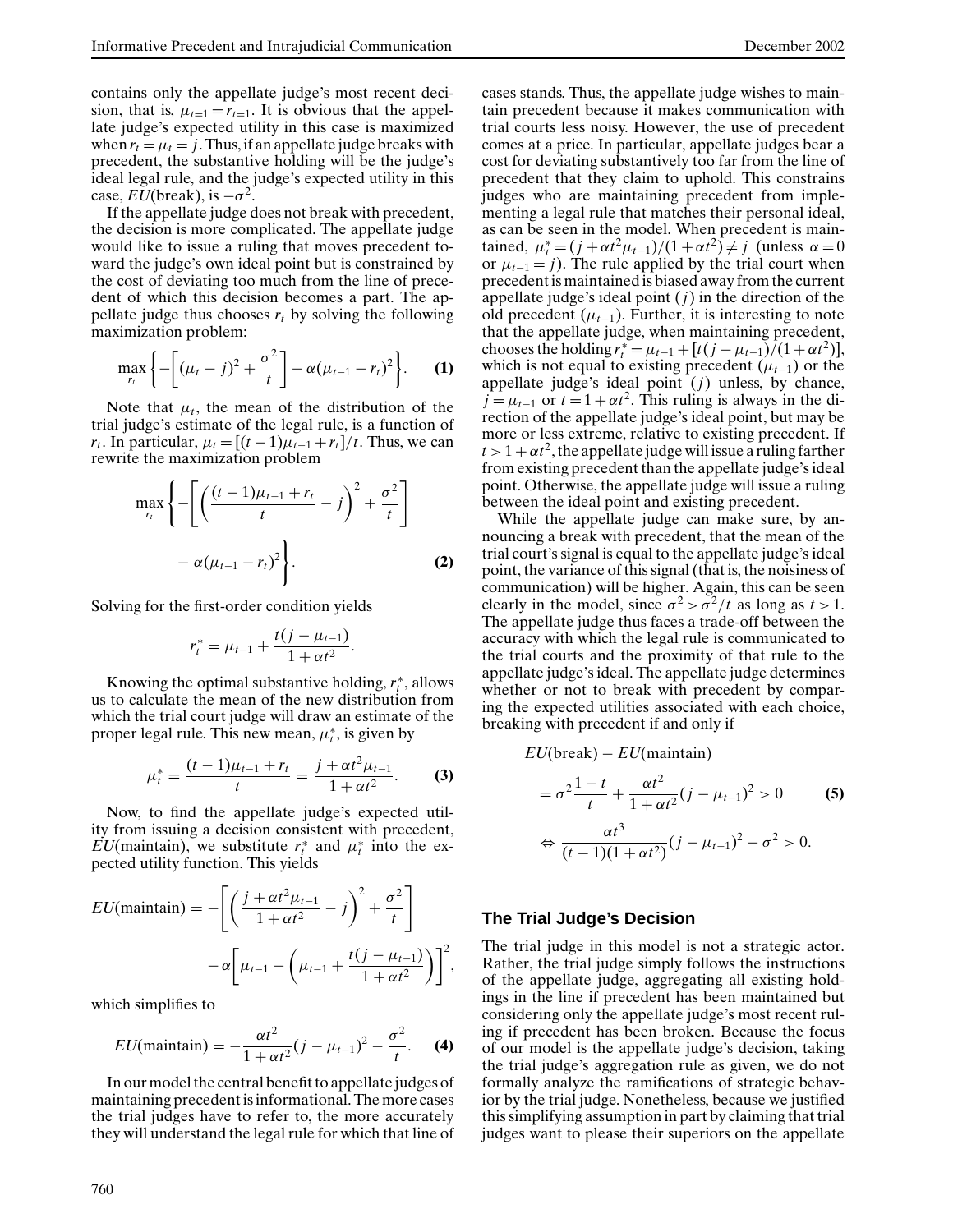bench or avoid being overturned on appeal, one might wonder if the trial judge would be better off attempting to deduce and implement the current appellate judge's ideal point, rather than following existing precedent. This turns out, however, not to be the case.

The trial judge could, of course, form an unbiased approximation of the appellate judge's ideal point by inverting the maximization problem that the appellate judge solved in equation (2), conditioning on the trial judge's estimate of preexisting precedent, µ*t*<sup>−</sup>1. <sup>12</sup> That is, the trial judge could observe the signals associated with the first  $t - 1$  rulings in the line of precedent and use this information to estimate the precedent the current appellate judge faced. Then, conditioning on this preexisting precedent, the trial judge could invert the appellate judge's maximization problem to estimate what value of *j* would have caused the current appellate judge to issue the ruling the trial judge observed. This estimate is unbiased because the expected value of the trial judge's observation of any holding,  $r_i$ , in the line of precedent is *ri* .

Notice, though, that the information regarding preexisting precedent can be used only to help the trial judge figure out what the current appellate judge's maximization problem was. Having done this, the only information the trial judge has regarding the appellate judge's ideal point is the signal that the trial judge observes, which is drawn from a normal distribution with mean equal to the current appellate judge's ruling,  $r_t^*$ . The variance of this distribution is  $\sigma^2$ , not  $\sigma^2/t$ . Consequently, following this inversion procedure cannot lead the trial judge to a better estimate of the appellate judge's ideal point than would be achieved if the appellate judge had simply broken with precedent and issued a ruling exactly at the appellate judge's ideal point. Indeed, because the trial judge approximates preexisting precedent with error, the estimate of *j* deduced from the inversion procedure is less precise than the estimate the trial judge would have formed if the appellate judge had broken with precedent.

The appellate judge maintains precedent only when the ruling of a trial judge who follows that precedent (that is, averages all the signals) will, in expectation, be closer to the appellate judge's ideal point than it would have been had the appellate judge broken with precedent. Since the trial judge's estimate of the appellate judge's ideal point formed by the inversion procedure is even worse than that produced by a break with precedent, the trial judge is more likely to please the appellate judge (and less likely to be overturned) by following precedent than by trying to deduce the appellate judge's ideal point. If this were not the case, the appellate judge would have broken with precedent. Thus, the trial judge would be better off acting as a faithful agent of the appellate judge, deciding cases according to precedent when instructed to do so.<sup>13</sup>

## **RESULTS**

#### **Comparative Statics**

Comparative static analysis on the parameters of this model yields a number of results regarding how these parameters affect the relative desirability of maintaining or breaking with existing precedent.

It is clear from equation (5) that the desirability of breaking with precedent decreases as  $\sigma^2$ , the noisiness of each individual signal, increases. The intuition is that as communication between appellate and trial courts becomes less precise, the extra information provided by situating a decision in a line of precedent becomes more valuable to the appellate judge. Equation (5) also implies that increasing  $|j - \mu_{t-1}|$ , the distance between the appellate judge's ideal point and existing precedent, increases the attractiveness of breaking with precedent. Because a large distance between existing precedent and the appellate judge's ideal point constrains how much the appellate judge can move the expected trial court decision, the appellate judge is less willing to trade off control over the substantive rule for increased accuracy of transmission.

Equation (5) additionally shows that breaking with precedent becomes more attractive as  $\alpha$ , the marginal cost of making a substantively divergent decision within an existing line of precedent, increases. The reason for this is that, when  $\alpha$  is close to zero, the appellate judge can move  $\mu_t$  very close to *j*, even while maintaining precedent. Thus, the informational benefit of situating the current decision in a long line of cases comes at very little cost in terms of substance. However, as  $\alpha$  grows, the appellate judge's ability to move the legal rule close to *j* becomes more constrained, making adherence to existing precedent less attractive. One can see this by examining equation (3). Assuming that precedent is maintained, the distance that the legal rule will be moved is given by  $|\mu_t^* - \mu_{t-1}| =$  $|((i - \mu_{t-1})/(1 + \alpha t^2))|$ , which is clearly decreasing in  $\alpha$ .

Deriving the comparative statics on *t*, the number of cases in the line of precedent, is more complicated. Because *t* is a discrete variable, to calculate the change in the attractiveness of breaking with precedent as the age of the precedent increases, we take the first differences of equation (5) with respect to *t*:

$$
[EU_{t+1}(\text{break}) - EU_{t+1}(\text{maintain})] - [EU_t(\text{break})
$$
  
- 
$$
EU_t(\text{maintain})] \equiv FD(t) = -(j - \mu_{t-1})^2
$$
 (6)  

$$
\times \alpha \frac{\alpha t^4 + 2\alpha t^3 + \alpha t^2 - 2t^3 + 2t + 1}{(1 + \alpha t^2 + 2\alpha t + \alpha)(1 + \alpha t^2)t(t - 1)}.
$$

<sup>&</sup>lt;sup>12</sup> This is possible only if the trial judge knows  $\alpha$  and  $\sigma^2$ . If not, the trial judge is unable even to entertain the possibility of trying to deduce the appellate judge's ideal point from the observed signals. <sup>13</sup> This is not to say that an aggregation rule other than averaging might not lead to superior outcomes in some circumstances.

As discussed earlier, the optimal aggregation rule is a function of a host of complex institutional factors beyond the scope of this model. Nonetheless, the basic logic—that the appellate judge's choice to maintain precedent implies that the trial judge will do better by following precedent than by attempting to deduce the appellate judge's ideal point—holds under any aggregation rule.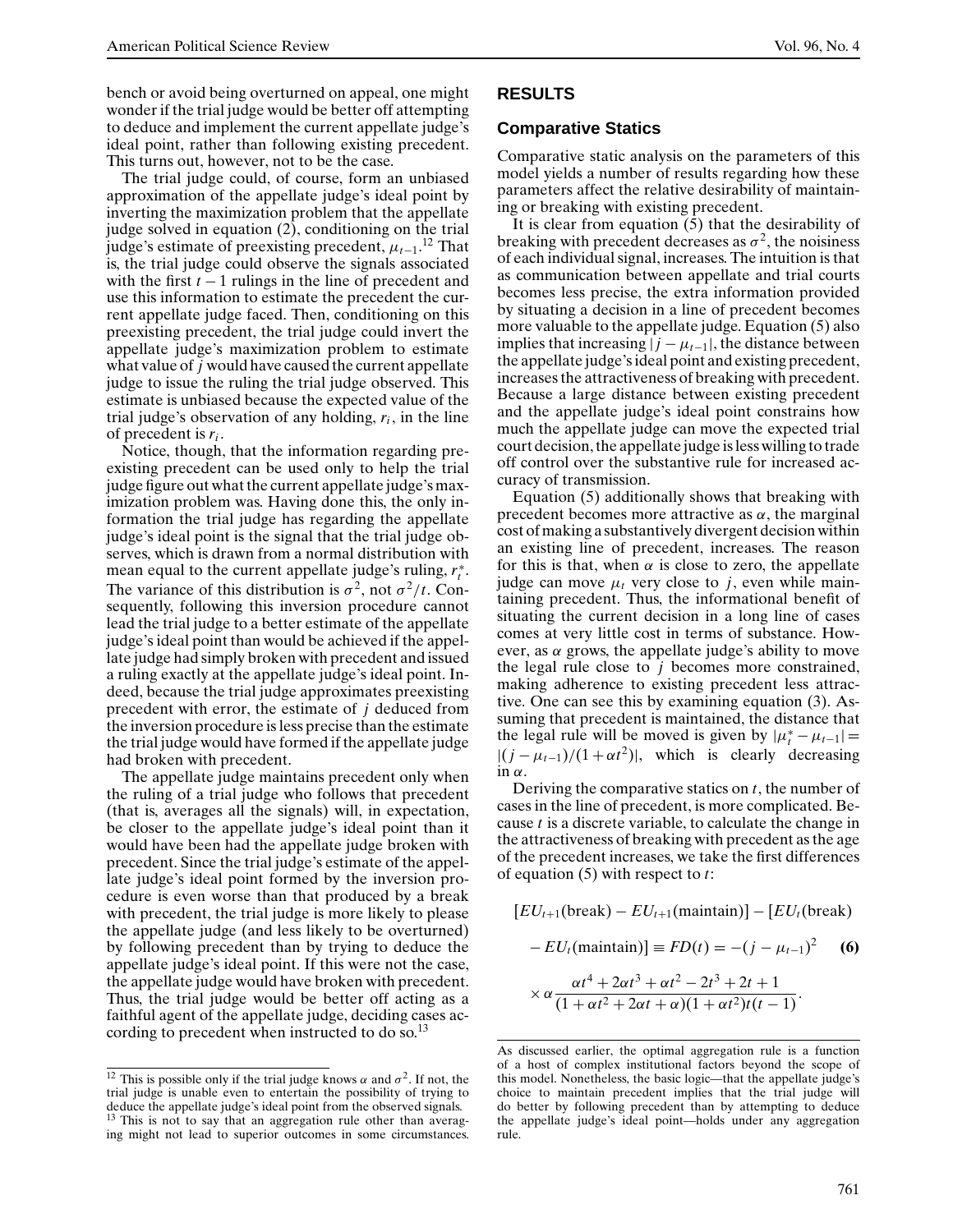

A little algebra demonstrates that this first difference can be positive or negative, depending on  $\alpha$  and  $t$ . In particular,

$$
FD(t) < 0 \t\t \text{if} \t\t \frac{2t^3 - 2t - 1}{t^4 + 2t^3 + t^2} \equiv \bar{\alpha}(t) < \alpha,
$$
\n(7)

$$
FD(t) > 0
$$
 if  $\frac{2t^3 - 2t - 1}{t^4 + 2t^3 + t^2} \equiv \bar{\alpha}(t) > \alpha.$ 

Increasing *t* decreases the desirability of breaking with precedent when  $\alpha > \bar{\alpha}(t)$ ; otherwise increasing *t* increases the desirability of breaking with precedent. It is important to note that this threshold,  $\bar{\alpha}(t) = (2t^3 - 2t - 1)/(t^4 + 2t^3 + t^2)$ , is itself a decreasing function of *t*. There are two cases to consider in understanding this result. The first is when  $\alpha > \bar{\alpha}(2)$ [the lowest possible values of  $\bar{\alpha}(t)$  when the appellate judge chooses to maintain existing precedent]. In this case, for all values of *t*, the attractiveness of breaking with precedent decreases as *t* increases. That is, for a sufficiently large  $\alpha$ , older precedents are always less vulnerable than younger precedents. This case is illustrated in Figure 1. If, however,  $\alpha < \bar{\alpha}(2)$ , then increases in *t* increase the attractiveness of breaking with precedent for a certain number of periods. Specifically, increases in *t* will increase the likelihood of breaking as long as  $\alpha$  is below the threshold value of  $\bar{\alpha}(t)$ . But as *t* increases, this threshold value decreases, meaning that  $\alpha$  will eventually be greater than the threshold. At that point, the effect of increasing *t* switches so that increases in *t* decrease the desirability of breaking with precedent. This case is illustrated in Figure 2.

To understand the intuition behind these comparative statics, recall that an increase in *t* has two effects on the desirability to the appellate judge of maintaining the line of precedent. On the one hand, an increase in *t* increases the constraint on how much the judge can move the substantive legal rule, making older precedents less attractive. On the other hand, an increase in *t* improves the accuracy with which the legal rule is communicated to the trial court, making older precedents more attractive. When  $\alpha$  is sufficiently high, the information effect always overwhelms the constraining effect. The reason for this is that when  $\alpha$  is high, the appellate judge's ability to move the legal rule is already so constrained that the marginal effect of an increase in *t* on this constraint is negligible. However, when  $\alpha$ and *t* are sufficiently low, the constraining effect of an increase in *t* is more important to the judge than the effect on information, thereby making an increase in *t* increase the attractiveness of breaking with precedent. As *t* increases further, the information effect of marginal increases in *t* will eventually overwhelm the constraining effects; no matter how low  $\alpha$  is, when  $t$ is sufficiently high the appellate judge is already so constrained that the marginal constraining effect of an increase in  $t$  is again negligible.<sup>14</sup>

#### **Limits of Legal Change**

An interesting question in the context of our model is, How far on the substance dimension can a legal

<sup>&</sup>lt;sup>14</sup> Note also that as *t* goes to infinity, the appellate judge is completely constrained by the old precedent. In this case, the value of  $\alpha$  does not matter, and the payoff of an appellate judge who maintains precedent converges to  $-(j - \mu_{t-1})^2$ .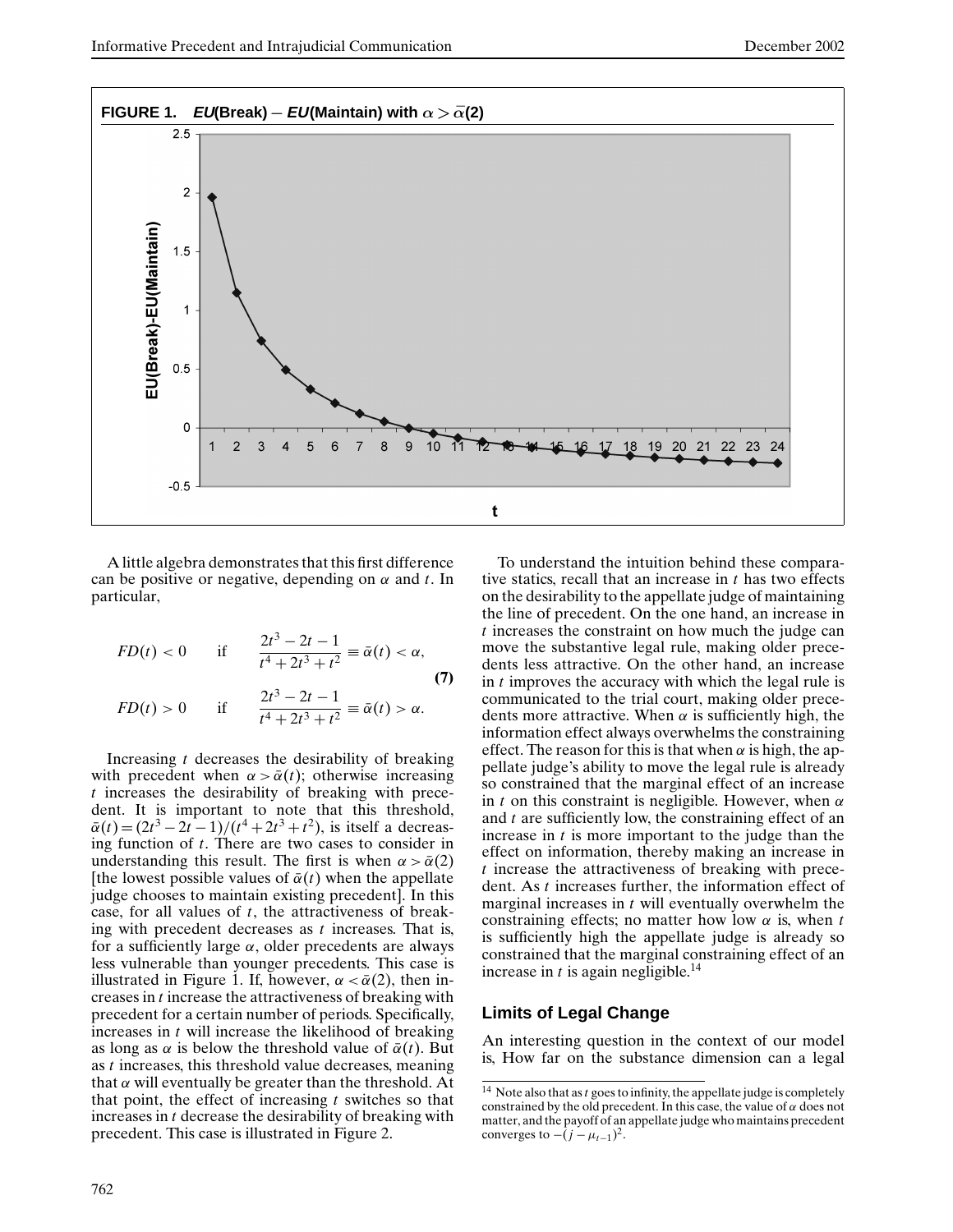

rule move without a judge ever claiming to have broken from precedent? Is this distance bounded or unbounded? That is, how far would precedent move if, over an infinite series of turns, each appellate judge's ideal point was such that that judge was exactly indifferent between moving existing precedent and breaking, leading these judges to move  $\mu_t$  as far from  $\mu_{t-1}$ as is possible—always in the same direction—without declaring a break from existing precedent? Returning to the tort liability example discussed earlier, imagine that over time appellate judges want a progressively stricter standard of care. We want to know whether it is possible for the standard of care to become infinitely more strict than the original standard announced by the first judge to consider the question, without any judge ever openly breaking with established precedent.

Of course, the idea that there are multiple appellate judges deciding cases in sequence implies a dynamic model, beyond the scope of this project. Nonetheless, our model does provide a framework that allows us to gain some theoretical leverage on this problem. If an appellate judge does not know what the ideal points of future judges will be, it is reasonable for the current judge to assume that the probability of a future judge having preferences any given distance to the left of existing precedent is the same as the probability of that judge having preferences the same distance to the right. Under such a symmetry assumption, the expected ideal point of a future judge lies at existing precedent. Consequently, the appellate judge's best guess of future precedent is current precedent, and so the decision problem in the dynamic model reduces to the one-shot problem analyzed above.<sup>15</sup>

Therefore, we can find the maximum distance the legal rule can move under these conditions (i.e.,  $max |\mu_{\infty} - \mu_1|$  by solving the following constrained infinite sum:

$$
\sum_{t=2}^{\infty} \{\mu_t^* - \mu_{t-1}\} = \sum_{t=2}^{\infty} \left\{ \frac{j + \alpha t^2 \mu_{t-1}}{1 + \alpha t^2} - \mu_{t-1} \right\}
$$

$$
= \sum_{t=2}^{\infty} \left\{ \frac{j - \mu_{t-1}}{1 + \alpha t^2} \right\},
$$
(8)  
s.t. 
$$
\frac{(j - \mu_{t-1})^2 \alpha t^3}{(1 + \alpha t^2)(t - 1)} - \sigma^2 = 0.
$$

By making the constraint an equality, we impose the condition that in each round the preferences of the appellate judge are such that the legal rule moves as far as is possible without the appellate judge preferring to break with precedent. Solving the constraint for  $(j - \mu_{t-1})$  and substituting, we find that the sum is equal to

$$
\frac{\sigma}{\sqrt{\alpha}} \sum_{t=2}^{\infty} \frac{1}{t} \frac{\sqrt{t-1}}{\sqrt{t}\sqrt{1+\alpha t^2}}.
$$
 (9)

Notice that if  $\alpha \neq 0$ , this can be bounded above as follows:

$$
\frac{\sigma}{\sqrt{\alpha}} \sum_{t=2}^{\infty} \frac{1}{t} \frac{\sqrt{t-1}}{\sqrt{t}\sqrt{1+\alpha t^2}} < \frac{\sigma}{\sqrt{\alpha}} \sum_{t=2}^{\infty} \frac{1}{t} \frac{1}{\sqrt{\alpha t^2}} \\
= \frac{\sigma}{\alpha} \sum_{t=2}^{\infty} \frac{1}{t^2} = \left(\frac{\pi^2}{6} - 1\right) \frac{\sigma}{\alpha}.\n\tag{10}
$$

Thus, the distance that can be moved in one direction without a break from precedent is finite, even over

 $\frac{15}{15}$  Of course, this is also the case if each appellate judge is myopic, caring only about the payoff in the current round.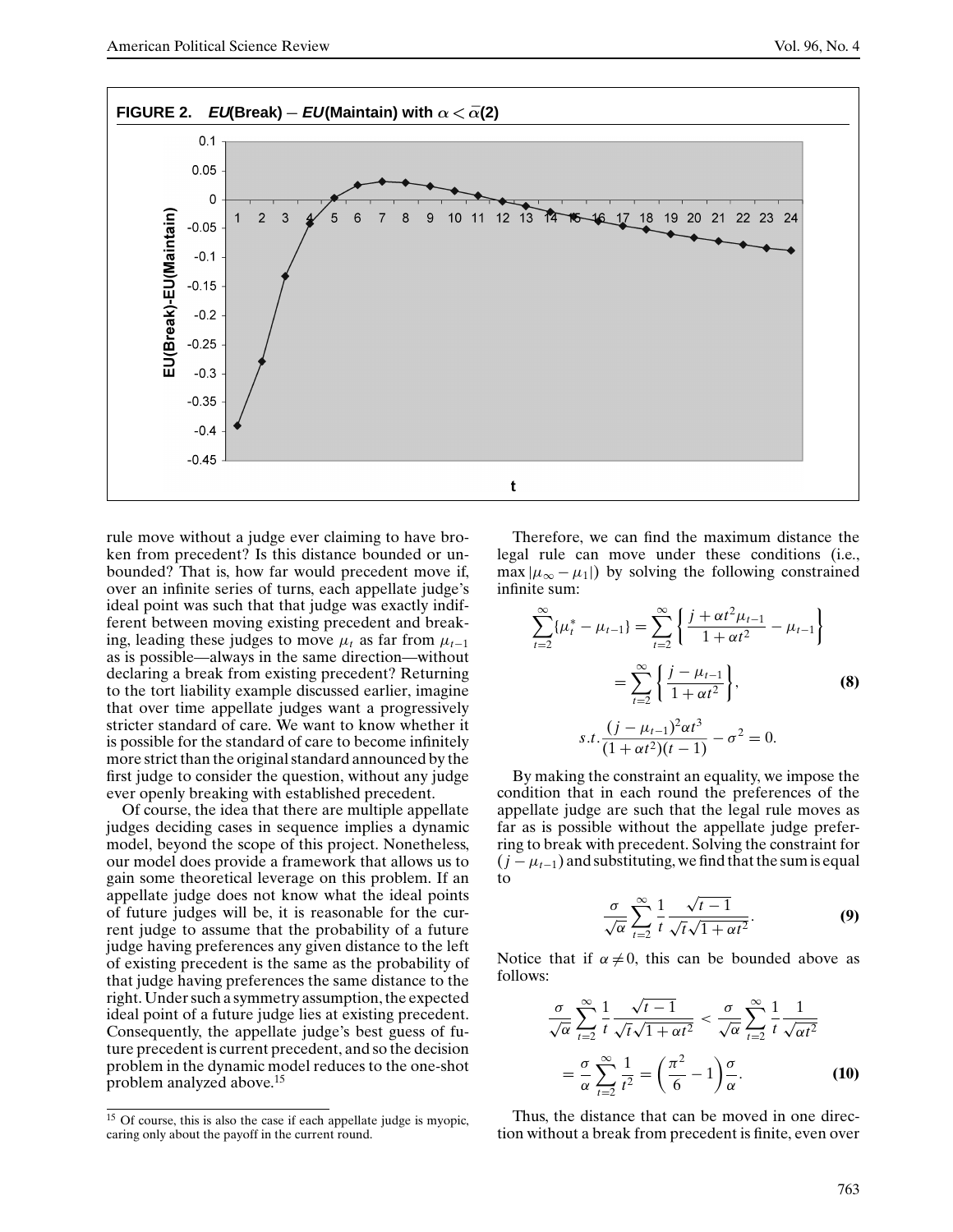an infinite number of turns. Specifically, the legal rule cannot move a distance greater than  $((\pi^2/6) - 1)(\sigma/\alpha)$ from the decision in the first case in the line of precedent without at least one judge deciding to break. We can find comparative statics on the actual point of convergence by referring directly to equation (9). Notice that if  $\alpha$  is very small, so that judges are relatively unconstrained by the precedential line in which they are writing, this distance is quite large, whereas as  $\alpha$  gets large the distance shrinks. Similarly, as  $\sigma$  becomes large, the distance that can be moved gets larger because judges are willing to write opinions in line with precedent even when the substantive holdings of those decisions are very far away from the substantive position of the existing precedent.

# **DISCUSSION**

## **Resolution of Some Empirical Puzzles**

Our model provides a new perspective on when, why, and how judicial decisions are constrained by existing precedents. This perspective helps account for empirical observations of judicial behavior that are otherwise difficult to reconcile. To take a striking example, consider the role of deference to precedent in Supreme Court decision-making. On the one hand, a rigorous analysis of voting patterns on the Court finds that justices who vote against a "landmark" case—that is, a case that establishes an important precedent—tend not to switch their voting pattern in subsequent cases, even though the "landmark" case decision ought to constitute a legal precedent (Segal and Spaeth 1996a). This seems to be strong evidence that judges, at least at the Supreme Court level, do not feel constrained by legal precedents as such. On the other hand, if it is really the case that the justices do not attach much importance to precedent, then it is hard to explain why they devote so much time and intellectual energy to it in their deliberations and why they place so much emphasis on it in most of their decisions. Analysis of the U.S. Supreme Court decision-making process, after all, reveals that arguments from precedent vastly outnumber all other kinds of arguments in attorneys' written briefs, the Court's written opinions, and the justices' arguments in conference discussions (Knight and Epstein 1996; Phelps and Gates 1991). If it were really the case that judges cared about case outcomes rather than precedent, then all the emphasis on arguments from precedent would seem to be a waste of resources. But if precedent is really influencing justices' decisions, then the persistent patterns of continuous dissent from landmark decisions is difficult to explain.

Our model accounts straightforwardly for this seeming contradiction. Justices care about precedent precisely because they care about policy; if they can sufficiently improve their communication of the proper legal rule by integrating their decision with an existing line of cases, they will do so, even if it means somewhat modifying the legal rule they announce and expending some energy on writing a compelling and coherent opinion that integrates seemingly divergent rulings. Thus, though our model does not formalize the process of formulating a judicial opinion, it is entirely consistent with the observation that judges put a lot of time and attention into trying to integrate their preferred outcome into an established line of cases.

However, in our model, if an appellate judge decides that the additional accuracy is not worth the sacrifice in terms of substantive policy, then the judge will vote to break with precedent. If a given judge dissents in a landmark case, therefore, that judge will usually continue to dissent in subsequent cases. After all, in our model judges do not care about precedent per se, so there is no reason for a judge to vote to uphold a legal rule that is far from that judge's ideal simply because that rule had been established in a prior case. An appellate judge will vote to adhere to precedent only if, in doing so, the legal rule can be moved sufficiently closer to the judge's ideal point that the gain in terms of accuracy is worth the cost in terms of substance.

A second apparent empirical anomaly that our model illuminates is the seemingly schizophrenic attitude of judges toward long-established precedents. On the one hand, many would quote approvingly Justice Holmes's (1897) quip that "it is revolting to have no better reason for a rule of law than that it was laid down in the time of Henry IV. It is still more revolting if the grounds upon which it was laid down have vanished long since, and the rule simply persists from blind imitation of the past." On the other hand, it is often thought that a legal rule with a long history is worthy of particular deference. Thus, lawyers and judges sometimes argue, implicitly or explicitly, against tampering with long-established legal rules even while disagreeing with their substantive content. Again, our model suggests a simple reconciliation of these apparently contradictory notions. Recall from the comparative statics that increasing *t* has two effects. It constrains the judge's ability to affect the substance of the legal rule, leading to the frustration embodied in Holmes's remark. However, an old precedent—i.e., a long line of cases though difficult to move, has a great deal of informational value. The consequence is that old precedents become entrenched so that even when judges disagree with the substantive rules they are reluctant to overrule them.

## **New Hypotheses**

In addition to offering new insights into these important empirical puzzles, our model also suggests a number of new hypotheses regarding patterns of judicial decision-making. First, recall the comparative statics on the parameter  $\sigma$ , which measures the inherent difficulty in communication between appellate and trial judges. The model demonstrated that as  $\sigma$  increases, the attractiveness of breaking with precedent decreases. Substantively, this implies that areas of law that are highly complex and not amenable to simple legal regulation are more likely to develop long lines of cases, with both high levels of deference to precedent and evolution and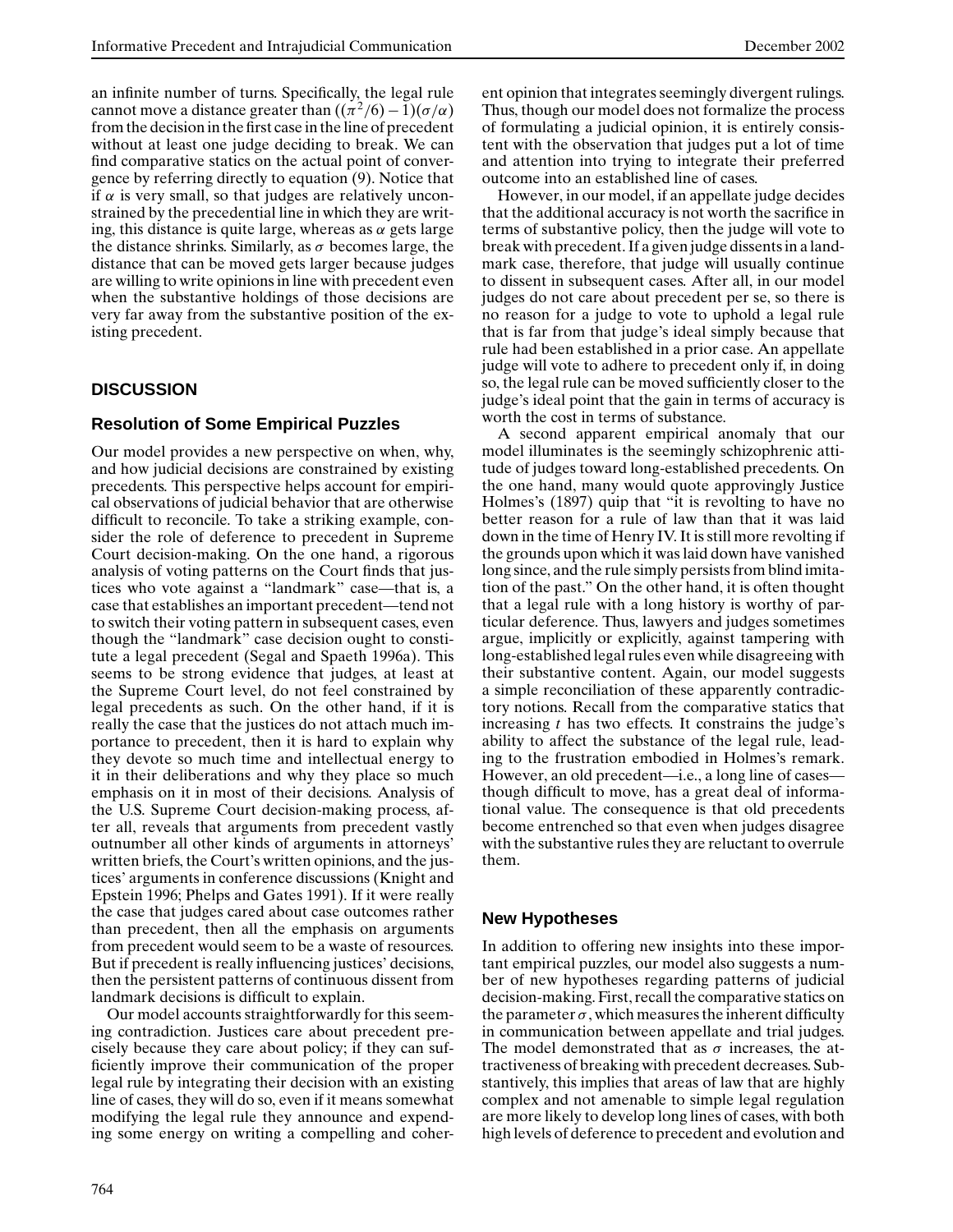change of legal rules within the precedent. However, when the legal issue is simple, making communication of the legal rule less difficult, judges have little use for precedent. They will either follow the old rule exactly or change it completely.

Next, our model offers a new perspective on the long-standing debate about the relative merits of rules and standards (e.g., Kaplow 1992; Schlag 1985; Sullivan 1992). Typically, standards contain general principles for example, "due process" or "negligence"—whereas rules use more specific and precise language. Strict liability tort regimes and statutes of limitations are examples of such legal rules. In terms of our model, rulelike holdings might correspond to relatively higher values of α, whereas standards might correspond to lower values of  $\alpha$  (recall that  $\alpha$  measures the costs to judges of effecting substantive legal changes while claiming consistency with an existing line of precedent). This is because it is easier for judges to adapt the broader, more general language of standards while claiming fidelity to the original principle than it is for judges to alter an unambiguous legal rule. As shown above, as  $\alpha$  increases the distance that a judge will move the substance of existing precedent while maintaining that precedent decreases, but as a result, the desirability of breaking with precedent increases. Thus, our model calls into question the conventional view that rules are more stable and predictable than standards. We find a trade-off between two types of stability. Rules will be associated with periods of little substantive change punctuated, more frequently, by sudden breaks. Standards, on the other hand, will be characterized by more constant, but gradual, substantive change but will be overturned outright less often. While we do not have a normative position regarding this trade-off, our model demonstrates that the question of whether rules or standards foster greater stability and predictability is more complex than is commonly appreciated.

Finally, our model suggests patterns that should emerge in the long-term evolution and development of law in an Anglo-American common law system. Recall that when  $\alpha$  is sufficiently low, legal rules are less vulnerable to being overruled when they are very young and when they are very old. A judge can easily adapt the substance of a young precedent to reflect personal policy preferences, making a break with precedent unnecessary. And, while a very old precedent strongly constrains a judge's ability to influence the substance of the law, it provides tremendous informational value. Middle-aged precedents are more vulnerable to being overruled. Thus, when  $\alpha$  is sufficiently low, we might expect the following pattern of legal development. When courts initially confront a new legal issue, the law will likely be characterized by a number of false starts. The legal rule specified by the first judge to confront the issue will be refined by a number of subsequent judges, but as the rule solidifies, it becomes more vulnerable to being overruled. This occurs because as the rule develops it may begin to exert a significant constraint on the decisions of judges before it can provide sufficient informational benefits to compensate for this constraining effect. Thus, we expect several rules to be proposed, refined, and ultimately rejected. However, once a legal rule survives the precarious intermediate stage of its development, it will become increasingly entrenched, overturned only if it is confronted by a judge with substantially divergent preferences.

### **CONCLUSION**

We have developed an informational model of judicial decision-making in which deference to precedent is useful to outcome-oriented appellate judges because it improves the accuracy with which they can communicate legal rules to trial judges. Although we believe that our model makes a significant contribution to understanding judicial decision-making, it is important to highlight that much work remains to be done in developing informational theories of judicial behavior. For example, while we have discussed a series of judicial decisions made over time, we have only modeled judges as one-shot decision-makers. A formal treatment of repeated decision-making might offer important insights, especially regarding the potentially moderating effect of the belief that one has multiple opportunities to effect changes in a substantive legal rule. Further, several possibilities exist for game-theoretic extensions of our simple decision-theoretic model. A particularly interesting avenue to explore would be a game with multiple appellate judges with diverse policy preferences. Another possibility is to model trial court judges as strategic actors with policy preferences of their own.

Nonetheless, our model yields interesting implications and hypotheses regarding conditions under which judges will maintain or break with precedent, the constraining effect that precedent has on judicial decisionmaking, the voting behavior of Supreme Court Justices, the relationship between a precedent's age and its authority, the effect of legal complexity on the level of deference to precedent, the relative stability of rules and standards, and long-term patterns of legal evolution. Perhaps most importantly, we have demonstrated that "legalist" features of judicial decision-making are consistent with an assumption of policy-oriented judges. Thus, the informational approach to the study of judicial behavior can generate new insights and help to reconcile long-standing debates in the literature.

#### **REFERENCES**

- Cox, Archibald. 1976. *The Role of the Supreme Court in American Government.* New York: Oxford University Press.
- DeGroot, Morris H. 1970. *Optimal Statistical Decisions.* New York: McGraw–Hill.
- Ferejohn, John A., and Barry R. Weingast. 1992. "A Positive Theory of Statutory Interpretation." *International Review of Law and Economics* 12 (September): 263–79.
- Gely, Rafael, and Pablo T. Spiller. 1992. "The Political Economy of Supreme Court Constitutional Decisions: The Case of Roosevelt's Court-Packing Plan." *International Review of Law and Economics* 12 (January): 45–67.
- Gilligan, Thomas, and Keith Krehbiel. 1990. "Organization of Informative Committees by a Rational Legislature." *American Journal of Political Science* 34 (2): 531–64.
- Holmes, Oliver Wendell. 1897. "The Path of the Law." *Harvard Law Review* 10: 457–78.